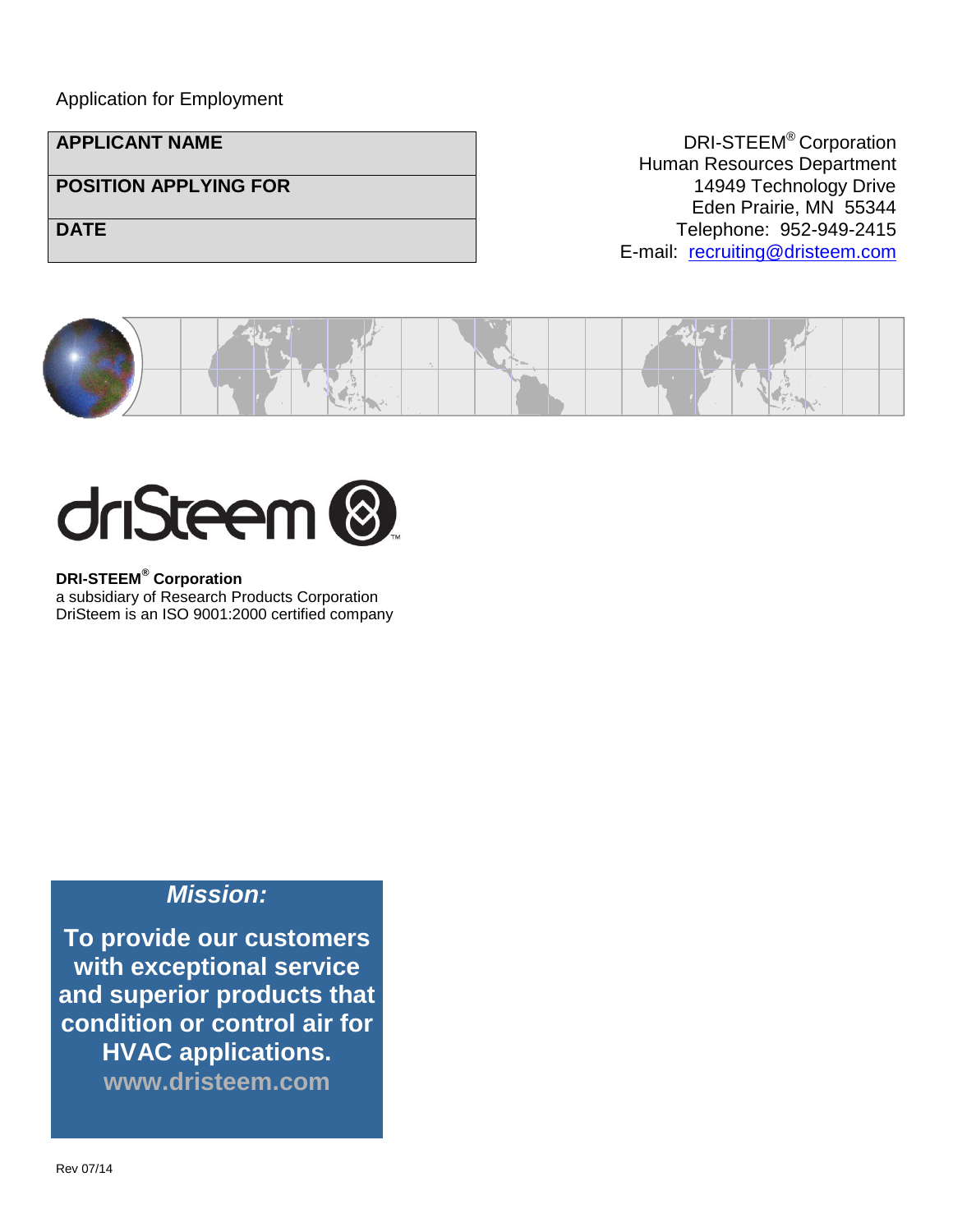# **We are an Equal Opportunity Employer**

| <b>Last Name</b>                                                                             | <b>First Name</b> | MI                       | Former Name, if any                                                                                                                                                    |     |                              |  |  |
|----------------------------------------------------------------------------------------------|-------------------|--------------------------|------------------------------------------------------------------------------------------------------------------------------------------------------------------------|-----|------------------------------|--|--|
| <b>Present Street Address</b>                                                                |                   |                          |                                                                                                                                                                        |     |                              |  |  |
| City                                                                                         |                   | <b>State</b>             |                                                                                                                                                                        | Zip |                              |  |  |
| Home Phone Number                                                                            |                   | <b>Cell Phone Number</b> |                                                                                                                                                                        |     | E-mail Address               |  |  |
| Are you 18 years of age or older?<br>$\Box$ No<br>$\Box$ Yes                                 |                   |                          | Are you a U.S. citizen, or authorized to work in the U.S.? (Proof of your<br>eligibility to work in U.S. will be required upon employment.)<br>$\Box$ No<br>$\Box$ Yes |     |                              |  |  |
| Have you ever worked at DriSteem before?                                                     |                   | If so, when?             |                                                                                                                                                                        |     | Who was your supervisor?     |  |  |
| $\Box$ Yes<br>$\Box$ No                                                                      |                   | From                     | To                                                                                                                                                                     |     |                              |  |  |
| Referred by (Check one)                                                                      |                   |                          | Type of Work Desired                                                                                                                                                   |     | <b>Production Staff Only</b> |  |  |
| $\Box$ Employee                                                                              | $\Box$ Relative   | $\Box$ Friend            | $\Box$ Full Time                                                                                                                                                       |     | $\Box$ 1 <sup>st</sup> Shift |  |  |
| $\Box$ Job Service                                                                           | $\Box$ Walk-in    | $\Box$ Newspaper         | $\Box$ Part Time                                                                                                                                                       |     | $\Box$ 2 <sup>nd</sup> Shift |  |  |
| $\Box$ Employment Agency                                                                     |                   |                          | □ Temporary/Seasonal                                                                                                                                                   |     |                              |  |  |
| Date Available                                                                               |                   | <b>Salary Required</b>   |                                                                                                                                                                        |     |                              |  |  |
| Have you been discharged from employment or agreed to leave employment in lieu of discharge? |                   |                          |                                                                                                                                                                        |     |                              |  |  |
| $\Box$ Yes<br>$\square$ No                                                                   | If yes, explain:  |                          |                                                                                                                                                                        |     |                              |  |  |

### **EDUCATION**

| Name and location of high school you attended                                                                                                                                                                                                                                                                                                    |                |         | Did you graduate from high school or do you possess a GED? |                      |                 |  |  |
|--------------------------------------------------------------------------------------------------------------------------------------------------------------------------------------------------------------------------------------------------------------------------------------------------------------------------------------------------|----------------|---------|------------------------------------------------------------|----------------------|-----------------|--|--|
|                                                                                                                                                                                                                                                                                                                                                  |                |         | $\Box$ Yes<br>$\square$ No                                 |                      |                 |  |  |
| Training beyond high school: List any college, university, technical school, or other school or work-related training programs you have attended.                                                                                                                                                                                                |                |         |                                                            |                      |                 |  |  |
|                                                                                                                                                                                                                                                                                                                                                  |                |         |                                                            |                      |                 |  |  |
|                                                                                                                                                                                                                                                                                                                                                  | No. of Years   | Credits |                                                            |                      |                 |  |  |
| Name and Location                                                                                                                                                                                                                                                                                                                                | Attended       | Earned  |                                                            | Major Field of Study | Degree Received |  |  |
|                                                                                                                                                                                                                                                                                                                                                  |                |         |                                                            |                      |                 |  |  |
|                                                                                                                                                                                                                                                                                                                                                  | $\blacksquare$ |         |                                                            |                      |                 |  |  |
|                                                                                                                                                                                                                                                                                                                                                  |                |         |                                                            |                      |                 |  |  |
|                                                                                                                                                                                                                                                                                                                                                  | ۰              |         |                                                            |                      |                 |  |  |
|                                                                                                                                                                                                                                                                                                                                                  |                |         |                                                            |                      |                 |  |  |
| Describe any special skills or training or course work, business, civic or social activities not previously described which you feel would help us in<br>evaluation of your qualifications. (Do not list information revealing race, color, religion, sex, national origin, or any other protected class under federal,<br>state, or local law.) |                |         |                                                            |                      |                 |  |  |
|                                                                                                                                                                                                                                                                                                                                                  |                |         |                                                            |                      |                 |  |  |
|                                                                                                                                                                                                                                                                                                                                                  |                |         |                                                            |                      |                 |  |  |
|                                                                                                                                                                                                                                                                                                                                                  |                |         |                                                            |                      |                 |  |  |
|                                                                                                                                                                                                                                                                                                                                                  |                |         |                                                            |                      |                 |  |  |
|                                                                                                                                                                                                                                                                                                                                                  |                |         |                                                            |                      |                 |  |  |
|                                                                                                                                                                                                                                                                                                                                                  |                |         |                                                            |                      |                 |  |  |
|                                                                                                                                                                                                                                                                                                                                                  |                |         |                                                            |                      |                 |  |  |
|                                                                                                                                                                                                                                                                                                                                                  |                |         |                                                            |                      |                 |  |  |
|                                                                                                                                                                                                                                                                                                                                                  |                |         |                                                            |                      |                 |  |  |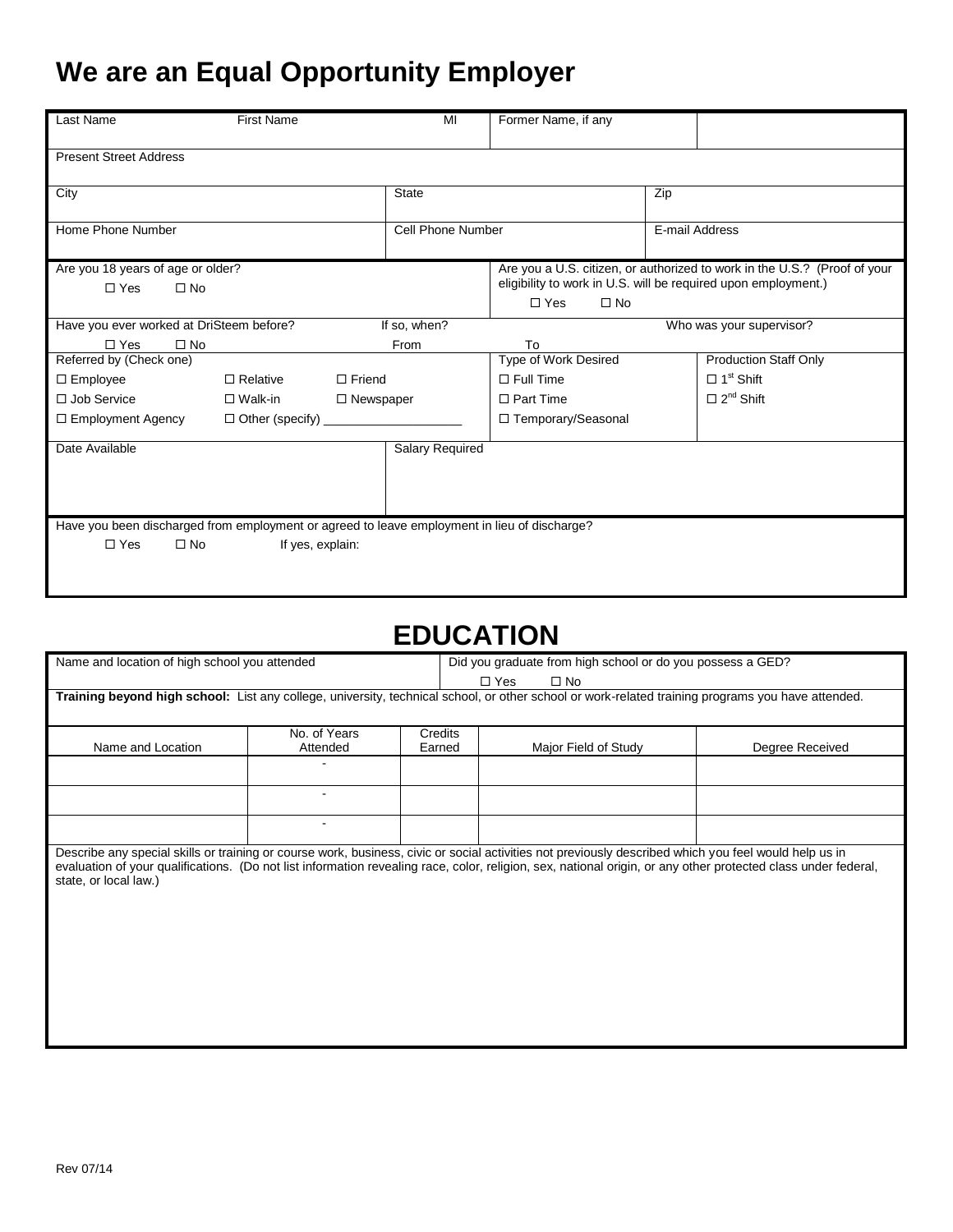## **EMPLOYMENT HISTORY**

(Please complete, even if you have provided a resume.)

|                          |                                                        | most recent employer. Use a separate sheet to continue with any additional employment, using the same format as below. | List your previous employment below. Specify dates of employment and salary. Be specific about duties performed. Start with your present or |
|--------------------------|--------------------------------------------------------|------------------------------------------------------------------------------------------------------------------------|---------------------------------------------------------------------------------------------------------------------------------------------|
| Your Job Title           |                                                        | Name of Employer                                                                                                       | Type of Business                                                                                                                            |
| From<br>(mo/yr)          | T <sub>o</sub><br>(mo/yr)                              | <b>Duties Performed</b>                                                                                                | Employer's Address                                                                                                                          |
|                          |                                                        |                                                                                                                        | <b>Immediate Supervisor</b>                                                                                                                 |
| Salary<br>Start<br>End   |                                                        |                                                                                                                        | Telephone                                                                                                                                   |
| Number of Hours Per Week |                                                        |                                                                                                                        | Reason for Leaving/Considering Leaving                                                                                                      |
| Your Job Title           |                                                        | Name of Employer                                                                                                       | <b>Type of Business</b>                                                                                                                     |
| From<br>(mo/yr)          | To<br>(mo/yr)                                          | <b>Duties Performed</b>                                                                                                | Employer's Address                                                                                                                          |
|                          | Salary                                                 |                                                                                                                        | <b>Immediate Supervisor</b>                                                                                                                 |
| Start                    | End                                                    |                                                                                                                        | Telephone                                                                                                                                   |
| Number of Hours Per Week |                                                        |                                                                                                                        | Reason for Leaving/Considering Leaving                                                                                                      |
| Your Job Title           |                                                        | Name of Employer                                                                                                       | <b>Type of Business</b>                                                                                                                     |
| From<br>(mo/yr)          | $\overline{\mathrm{To}}$<br>(mo/yr)                    | <b>Duties Performed</b>                                                                                                | Employer's Address                                                                                                                          |
|                          |                                                        |                                                                                                                        | <b>Immediate Supervisor</b>                                                                                                                 |
| Start                    | Salary<br>End                                          |                                                                                                                        | Telephone                                                                                                                                   |
| Number of Hours Per Week |                                                        |                                                                                                                        | Reason for Leaving/Considering Leaving                                                                                                      |
| Your Job Title           |                                                        | Name of Employer                                                                                                       | Type of Business                                                                                                                            |
| From<br>(mo/yr)          | $\overline{\mathsf{T}}$<br>(mo/yr)                     | <b>Duties Performed</b>                                                                                                | Employer's Address                                                                                                                          |
|                          |                                                        |                                                                                                                        | Immediate Supervisor                                                                                                                        |
| Salary<br>Start<br>End   |                                                        |                                                                                                                        | Telephone                                                                                                                                   |
| Number of Hours Per Week |                                                        |                                                                                                                        | Reason for Leaving/Considering Leaving                                                                                                      |
| Your Job Title           |                                                        | Name of Employer                                                                                                       | <b>Type of Business</b>                                                                                                                     |
| From<br>(mo/yr)          | To<br>(mo/yr)                                          | <b>Duties Performed</b>                                                                                                | Employer's Address                                                                                                                          |
|                          |                                                        |                                                                                                                        | Immediate Supervisor                                                                                                                        |
| Salary<br>Start<br>End   |                                                        |                                                                                                                        | Telephone                                                                                                                                   |
| Number of Hours Per Week |                                                        |                                                                                                                        | Reason for Leaving/Considering Leaving                                                                                                      |
|                          | May we contact all the employers listed? $\square$ Yes | $\Box$ No                                                                                                              | If not, indicate which one(s) you do NOT wish us to contact and why.                                                                        |